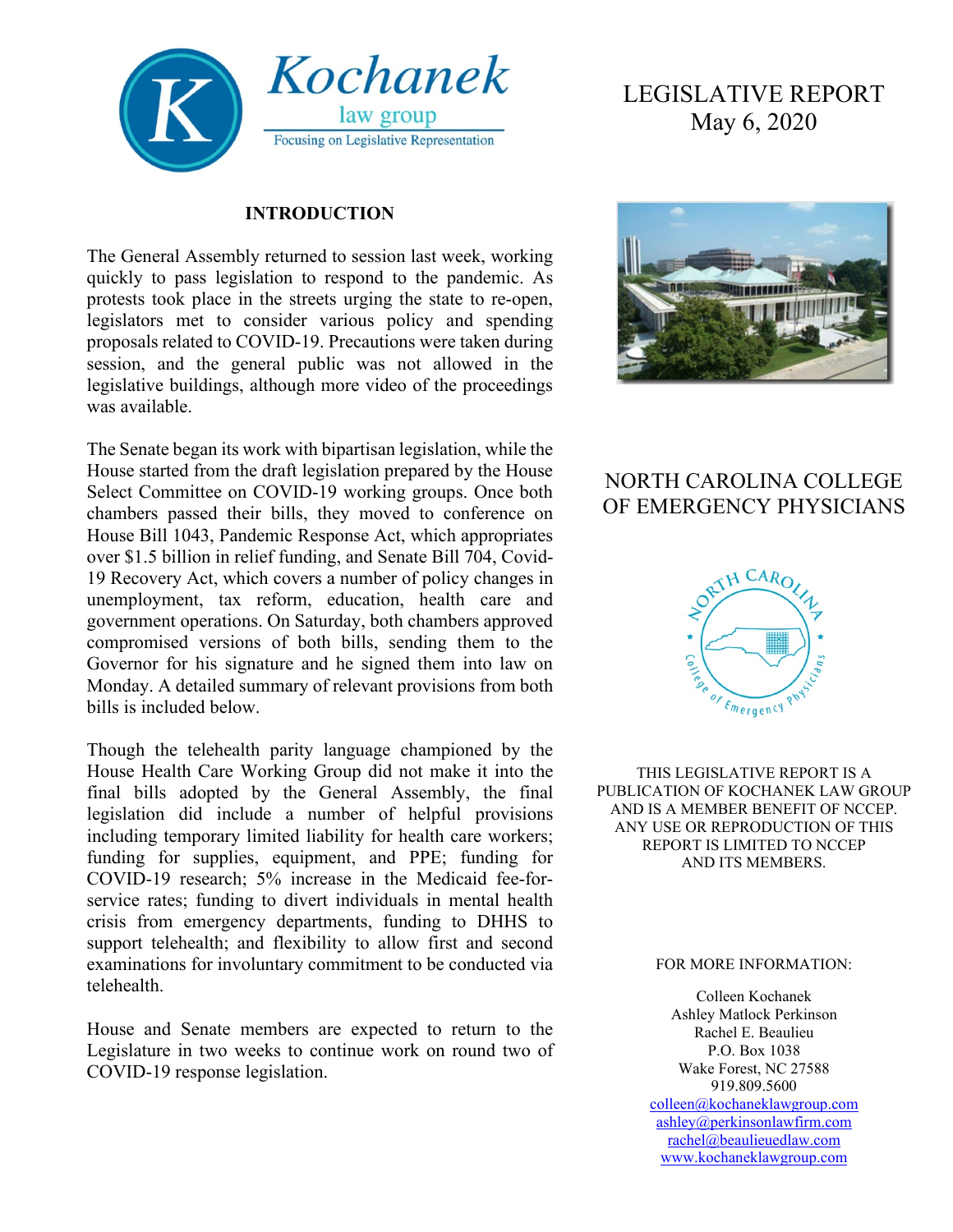#### **COVID-19 LEGISLATION**

HOUSE BILL 1043, Pandemic Response Act, appropriates over \$1.5 billion in relief funding in response to the pandemic. The bill passed the House and Senate on May  $2<sup>nd</sup>$  and was signed into law by Governor Cooper on May  $4<sup>th</sup>$ . The bill would allocate:

#### **Economic Recovery**

\$125M for Golden LEAF for small business loan assistance;

#### **PPE, Testing & Tracing**

- \$50M for supplies, equipment and PPE, divided among the NC Healthcare Foundation (50%), NC Senior Living Association and NC Health Care Facilities Association in equal amounts (15%), NC Medical Society (10%), and the Division of Emergency Management  $(25\%)$ ;
- \$25M to DHHS to expand public and private initiatives for COVID-19 testing, contact tracing, and trends tracking and analysis;
	- o Disallows funding for testing contact tracing and trends tracking until DHHS satisfies certain requirements, including diagnostic service reporting, posting of COVID-19 vendors contracted with, and reporting on certain COVID-19 impact data;

#### **COVID-19 Research**

- \$100,000 for the General Assembly to reimburse funds to Wake Forest University Health Services for COVID-19 research data for future legislative committees;
- \$15M for the Duke University Human Vaccine Institute;
- \$29M to UNC Chapel Hill to allocate to the NC Policy Collaboratory;
- \$15M to the Brody School of Medicine at ECU;
- \$6M for Campbell University School of Osteopathic Medicine;
- \$20M to Wake Forest University Health Services to expand COVID-19 study;

#### **Hospital Funding**

- \$65M to NC Healthcare Foundation for grants to hospitals designated by the Center for Medicare & Medicaid Services as critical access hospitals or non-critical access rural hospitals to offset response care for COVID-19;
- \$15M for grants to hospitals classified as teaching hospitals by the Centers for Medicare & Medicaid Services;
- \$15M for hospitals not eligible for other grants;

#### **DHHS**

- authorize DHHS to provide Medicaid coverage for COVID-19 Testing for certain uninsured individuals during the declared nationwide public health emergency period where the federal medical assistance percentage is 100%;
- **require DHHS to provide a 5% increase in the Medicaid Fee-For-Service rates paid to all provider types effective 3/1/20;**
- pause certain requirements pertaining to provider enrollment for Medicaid and Health Choice Programs beginning 3/1/2020;
- \$20M to DHHS for increasing nurses, community health workers, telehealth services, infection control support in nursing and adult care homes and diverting behavioral health emergencies;
- \$6M to DHHS to allocate equally among each of the state's six food banks;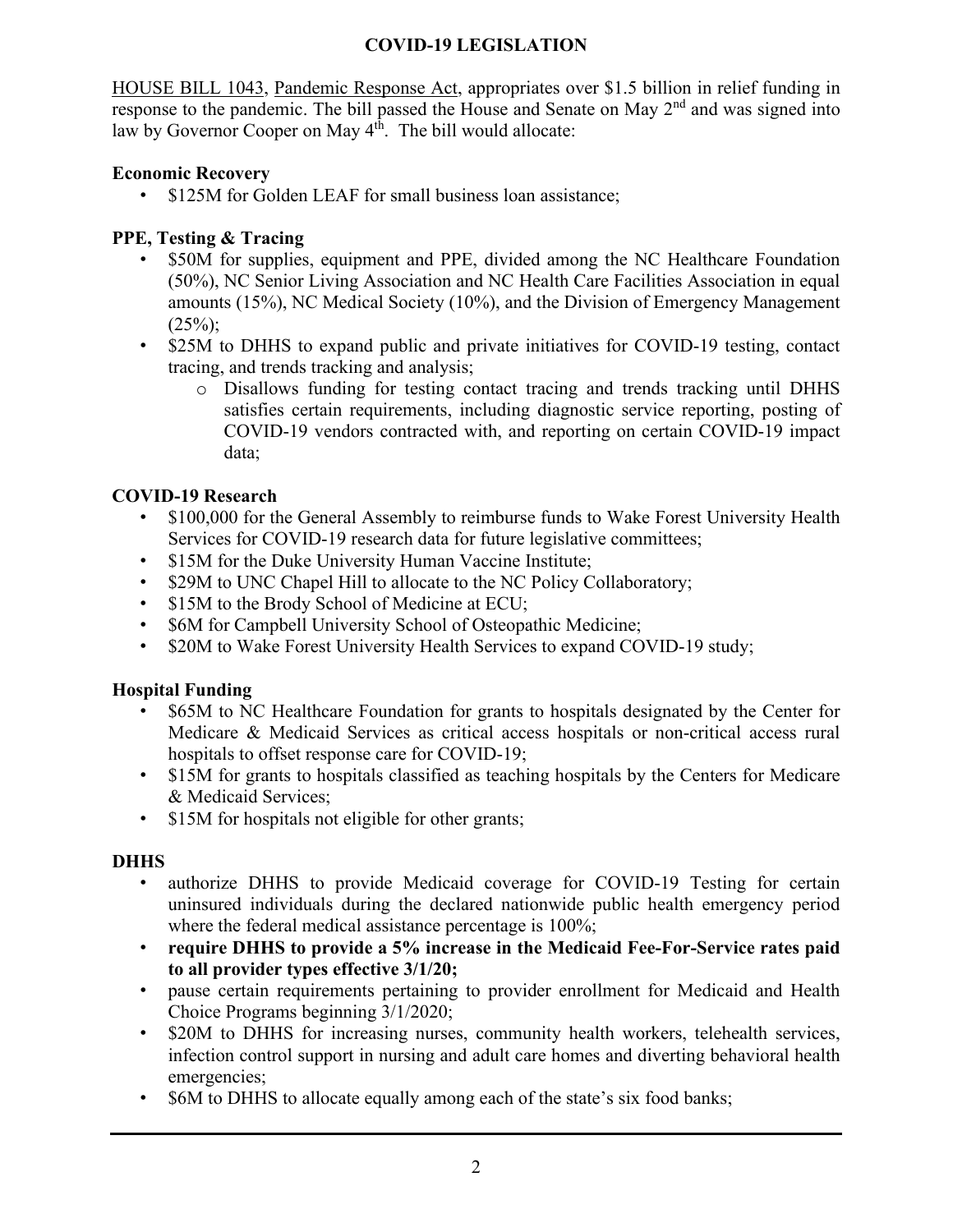- \$25M to DHHS for State-County Special Assistance-licensed facilities to offset increased costs of serving residents during the COVID-19 emergency;
- \$50M to DHHS for rural and underserved communities. This funding includes enhanced Telehealth services;
- \$5M to the NC Community Health Centers Association for cost of eligible health services provided during the COVID-19 emergency;
- \$20M to DHHS to provide funds to support behavioral health and crisis services to respond to COVID-19. \$12.6 million of this funding will provide support for Intermediate Care Facilities. Funding will also be used to divert individuals experiencing behavioral health emergencies from emergency departments;
- \$1.8M to Old North State Medical Society for rural and African American communities to address COVID-19 disparities;
- \$2.25M to Division of Social Services (DHHS) for serving children in foster care in the amount of \$100 per child per month for April through June 2020;

#### **Education**

- \$75M to DPI for school nutrition services provided in response to COVID-19;
- \$12M to DPI for improving Internet connectivity;
- \$35M to DPI for computers or other electronic devices;
- \$4.5M to DPI to establish a shared cybersecurity infrastructure;
- \$10M to DPI for school health support personnel for physical and mental health support services for students in response to COVID-19, including remote services;
- \$70M to DPI for a supplemental summer learning program in response to negative effects of COVID-19;
- \$4.5M to DPI for remote instruction and nondigital remote instruction resources;
- \$15M to DPI for costs of providing Extended School Year Services or future services for exceptional children;
- \$5M to DPI for the Extended Learning and Integrated Student Supports Competitive Grant Program;
- \$25M to Community Colleges;
- \$44.4M to Board of Governors of UNC;
- \$20M for private postsecondary institutions to transition to online education;

### **State & Local Government**

- \$150M for counties ineligible to receive direct funding from the CARES Act;
- \$70M for continuity of operations of State government;
- \$300M for the General Maintenance Reserve in the Highway Fund if federal guidance is revised to allow the use of funds for revenue replacement;
- \$20M for allocation to State agencies negatively impacted by loss of anticipated receipts, if federal guidance is revised to allow the use of funds for revenue replacement;
- \$15M for animal depopulation and disposal;
- \$5M to develop safe travel concepts and strategies and research tools and analysis needed for implementation; and
- \$9M to the Department of Information Technology for funding the remaining portion of all qualifying GREAT program applications.

SENATE BILL 704, Covid-19 Recovery Act, provides a number of policy changes in unemployment, tax reform, education, health care and government operations to address the pandemic. The bill was passed by both the House and Senate on May 2<sup>nd</sup> and signed into law by Governor Cooper on May 4<sup>th</sup>. The bill includes the following provisions: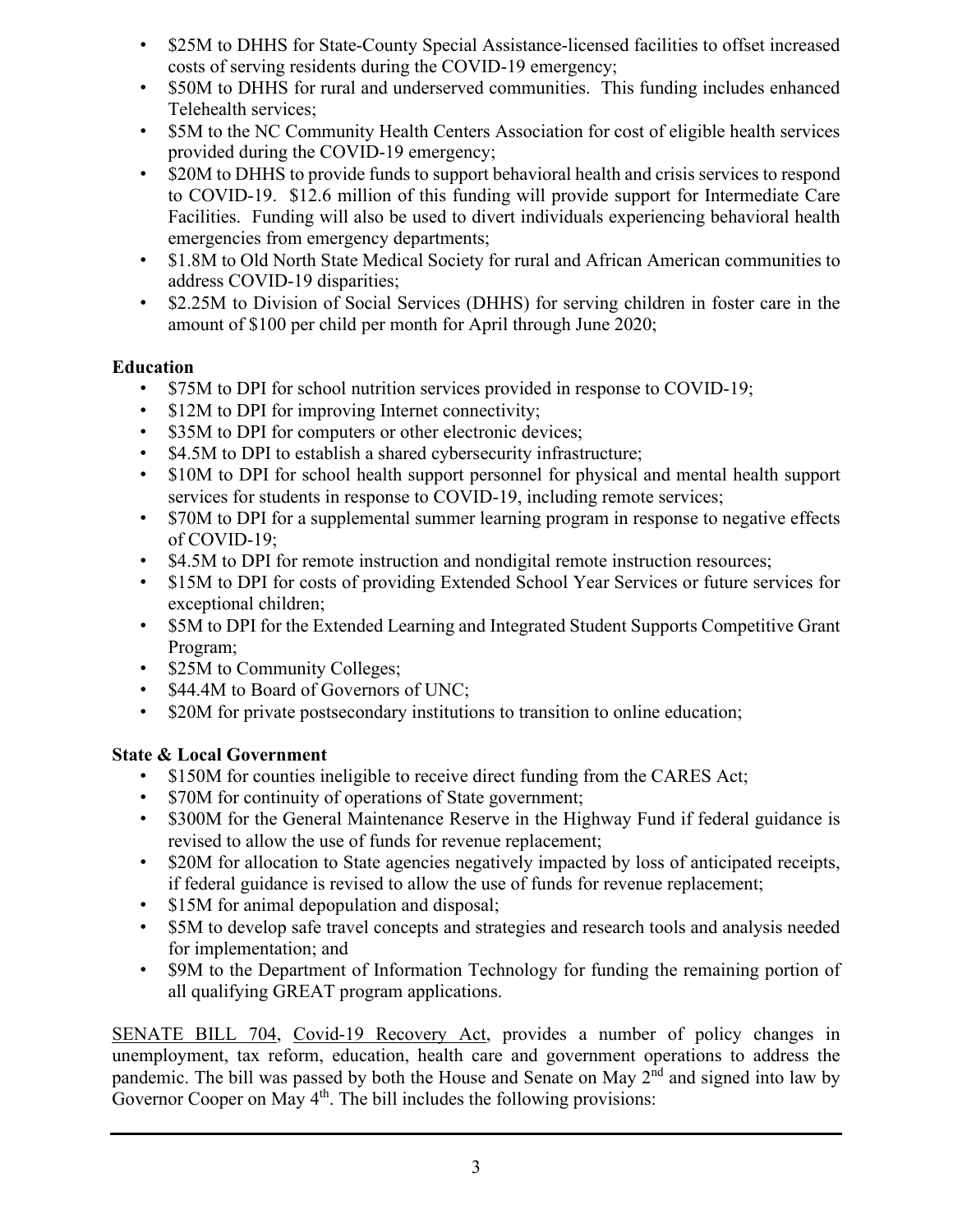#### **Economic Support**

- adjusts tax filings to align with the federal changes and waives interest on certain payments;
- affirms the unemployment changes implemented through executive order;
- makes it easier for a claimant to satisfy one of the required weekly job contacts;
- makes it easier for employers to file attached claims for their employees;

#### **Education**

- clarifies or modifies various testing requirements, including EOGs, EOCs, the ACT, assessments for grades K-3, and WorkKeys;
- waives the requirements for calculation and display of school report cards;
- waives identification of new low-performing schools and maintains identifications based on 2018-2019 data;
- repeals the requirement that a new school be selected for the Innovative School District (ISD) based on data from the 2019-2020 school year;
- waives Read to Achieve requirements for third graders, allowing principals to make promotion decisions like for other grades, and cancels summer reading camps;
- requires that incoming fourth graders receive a reading assessment within 10 days of the start of the 2020-2021 school year;
- waives the CPR graduation requirement for students to graduate;
- allows remote instruction to satisfy instructional time requirements and waives attendance requirements beginning March 16, 2020;
- requires public schools to submit remote instruction plans for the 2020-2021 school year to the State Board of Education by July 20, 2020;
- requires school calendars for the 2020-2021 school year to begin August 17 and include 190 days of instruction including 5 remote instruction days;
- provides a 6-month extension for school improvement plans set to expire at the end of the 2019-2020 school year;
- permits annual teacher evaluations from the 2019-2020 school year to be based on observations completed prior to March 13, 2020, and evidence from the 2019-2020 school year;
- waives testing, attendance and calendar requirements for nonpublic schools;
- allows late disbursements from the Opportunity Scholarship Program;
- makes temporary changes to Educator Preparation Programs (EPPs), school administrator prep program requirements and transforming principal prep program requirements;
- provides one-year extensions for teachers, administrators and school professionals to meet licensure requirements set by the State Board, including continuing education requirements;
- prevents UNC institutions from accruing or charging interest to a past due account held by a student between March 13, 2020, and September 15, 2020;

#### **Health**

- directs the Division of Public Health (DPH) and the Division of Health Service Regulation (DHSR), in conjunction with Division of Emergency Management to develop a plan for creating and maintaining a strategic state stockpile of personal protective equipment (PPE) and testing supplies;
- amends the Dental Practice Act to give the Board of Dental Examiners the authority to waive requirements during a declared state of emergency;
- allows dentists to administer COVID-19 diagnostic and antibody tests;
- creates a process to allow immunizing pharmacists to administer COVID-19 vaccines if one is approved;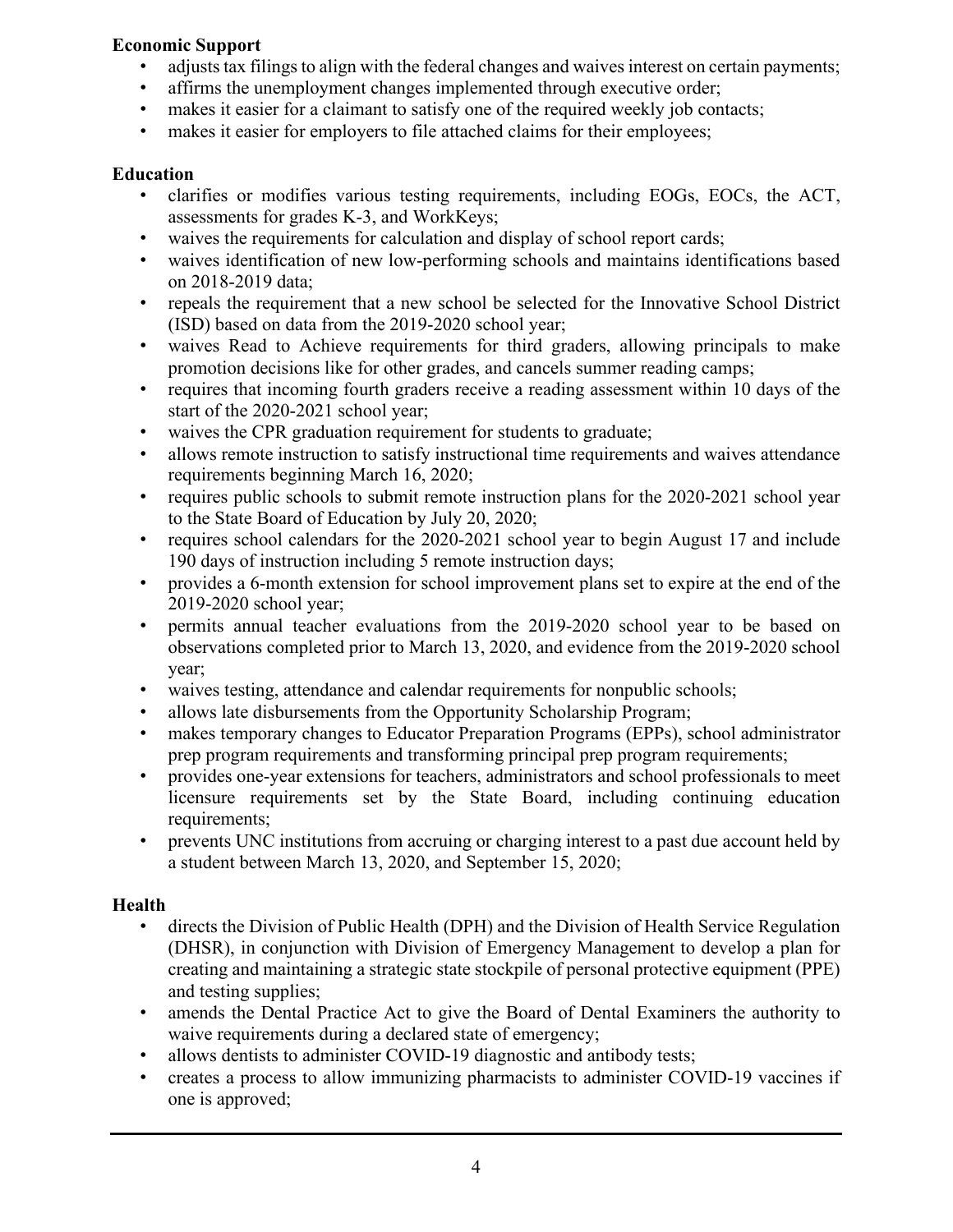- allows pharmacists to temporarily use the visual inspection of any government-issued photo I.D. or existing records to identify patients picking up prescriptions;
- allows for flexibility under supervision requirements for physician assistants and nurse practitioners;
- charges the North Carolina Area Health Education Center (NC AHEC) with studying the issues that impact health care delivery and the health care workforce during a pandemic;
- provides immunity to volunteer organizations for damages that occur at their facilities unless there was willful or intentional misconduct, gross negligence, reckless misconduct, or intentional infliction of harm on the part of the volunteer organization.
- allows licensed hospitals, nursing homes, and clinics to dispense controlled substances at additional business locations, provided they followed a registration process developed by the Division of Mental Health, Developmental Disabilities and Substance Abuse Services;
- requires healthcare providers to report the results of COVID-19 testing performed prior to non-emergency surgery to the Commission for Public Health;
- extends the deadline from June 1, 2020, to October 1, 2021, for most providers and entities to begin submitting demographic and clinical data to the Health Information Exchange Network and make other conforming changes;
- temporarily waives the requirement that all child care providers complete a fingerprintbased criminal history check every three years;
- suspends all annual inspections, regular monitoring requirements, and adopted rules for licensed facilities for persons with disabilities or substance use disorders, adult care homes, hospitals, health care facilities licensed under Article 6 of Chapter 131E, and hospices;
- increases training for facilities with a recent record of noncompliance with rules or CDC guidelines regarding infection control or the proper use of personal protective equipment;
- temporarily allows the first and second examinations related to involuntary commitment to be conducted via telehealth;
- The telehealth parity provision that was in the House version of the bill was NOT included in the final bill, and we understand that issues regarding telehealth will be discussed in an upcoming session;
- urges the Centers for Medicaid and Medicare to provide coverage for health care provided through audio-only communication under the Medicare program in order to reduce barriers and increase access to health care for older adults.

**Immunity:** The next provision provides immunity for the healthcare system, including hospitals and providers. The purpose of this section is to promote the public health, safety, and welfare of all citizens by broadly protecting the health care facilities and health care providers in this State from liability that may result from treatment of individuals during the COVID-19 public health emergency under conditions resulting from circumstances associated with the COVID-19 public health emergency. The immunity is from economic or non-economic losses for harm to an individual and includes individuals licensed under Chapter 90 of the General Statutes, any emergency medical services personnel, any individual who is employed as a health care facility administrator, executive, supervisor, board member, trustee, or other person in a managerial position or comparable role at a health care facility and an agent or employee of a health care facility that is licensed, certified, or otherwise authorized to provide health care services.

Immunity is provided to any health care facility, health care provider, or entity that has legal responsibility for the acts or omissions of a health care provider shall have immunity from any civil liability for any harm or damages alleged to have been sustained as a result of an act or omission in the course of arranging for or providing health care services only if all of the following apply: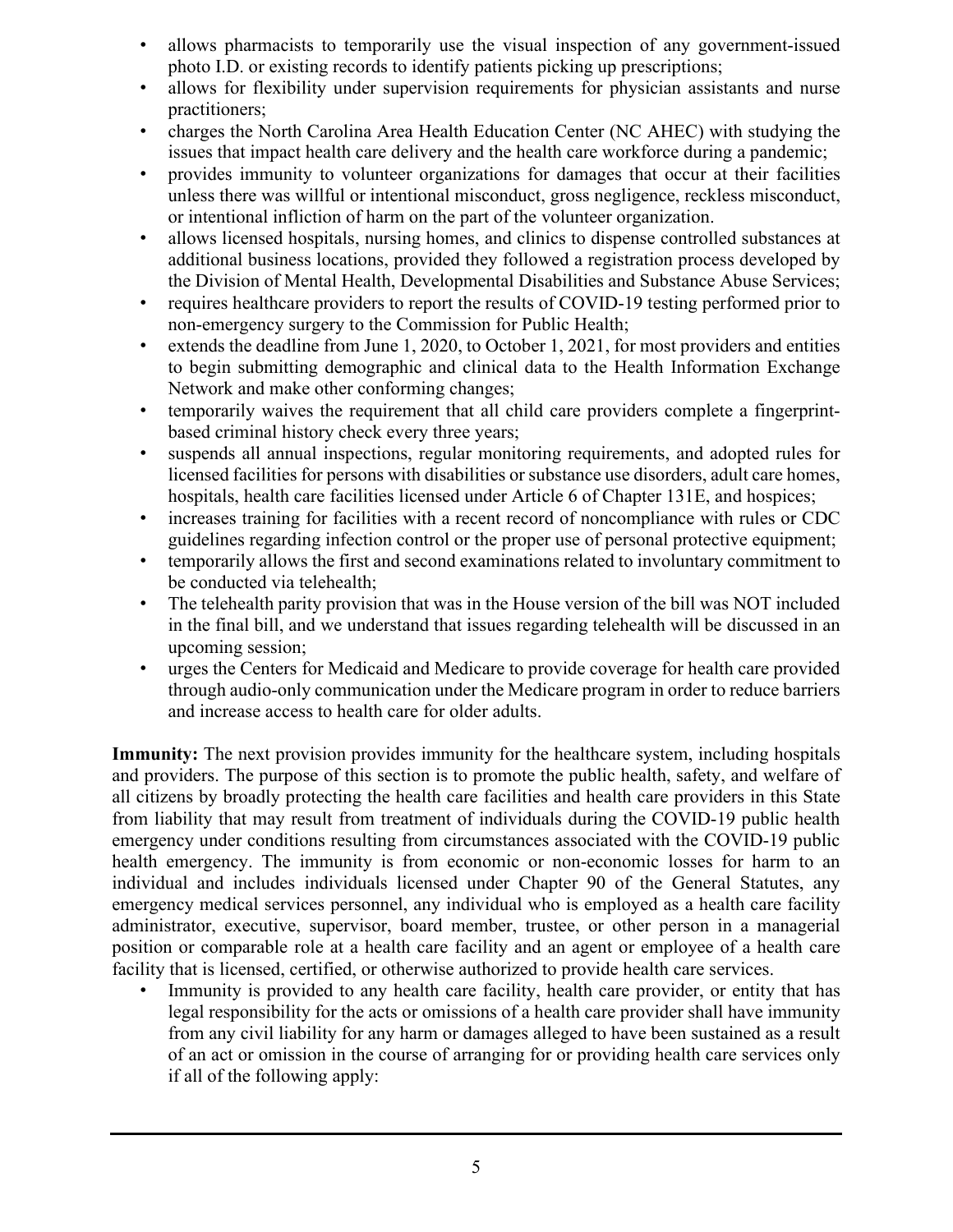- $\circ$  The health care facility, health care provider, or entity is arranging for or providing health care services during the period of the COVID-19 emergency declaration, including, but not limited to, the arrangement or provision of those services pursuant to a COVID-19 emergency rule.
- o The arrangement or provision of health care services is impacted, directly or indirectly:
	- By a health care facility, health care provider, or entity's decisions or activities in response to or as a result of the COVID-19 pandemic; or
	- By the decisions or activities, in response to or as a result of the COVID-19 pandemic, of a health care facility or entity where a health care provider provides health care services.
- o The health care facility, health care provider, or entity is arranging for or providing health care services in good faith.
- The immunity from any civil liability provided in subsection (a) of this section shall not apply if the harm or damages were caused by an act or omission constituting gross negligence, reckless misconduct, or intentional infliction of harm by the health care facility or health care provider providing health care services; provided that the acts, omissions, or decisions resulting from a resource or staffing shortage shall not be considered to be gross negligence, reckless misconduct, or intentional infliction of harm.

### **Continuity of Government**

Notaries

- allows, until August 1, 2020, a notary to perform acknowledgments and administer oaths and affirmations through the use of video conference technology if the notary and principle are physically present in North Carolina at the time of notarization and provided certain requirements are met;
- extends for 45 days the time a notary applicant granted a commission by the Secretary of State after March 9, 2020, and before August 1, 2020, to appear before a register of deeds and take the general oath of office;
- authorizes a register of deeds to administer the required oath to such appointee using video conference technology;

Legal Provisions

- allows a person to witness a principal sign a document by using video conference technology if the technology allows for direct, real time audio and video interaction between the principal and the witness;
- clarifies that any signature required for the issuance of a search warrant or judicial order issued following a court hearing conducted by remote audio or visual transmission in a civil or criminal case, may be signed by use of an electronic signature until August 1, 2020;
- amends the statutes related to Health Care Powers of Attorney and Advanced Directives for a Natural Death to waive the requirement that the principal's signature be executed in the presence of two qualified witnesses as long as the document is signed by the principal and properly acknowledged before a notary and would apply to those documents executed prior to termination of the State of Emergency;
- allows a sheriff to serve process on a resident of a long-term care facility during a declared state of emergency for public health reasons by leaving a copy of the notice of hearing and petition with the employee of the facility who is in charge;
- allows a settlement agent in a real estate transaction involving a one to four family residential dwelling or a lot restricted to residential use to disburse closing funds from the settlement agent's trust or escrow account prior to recording the deeds, deeds of trust, and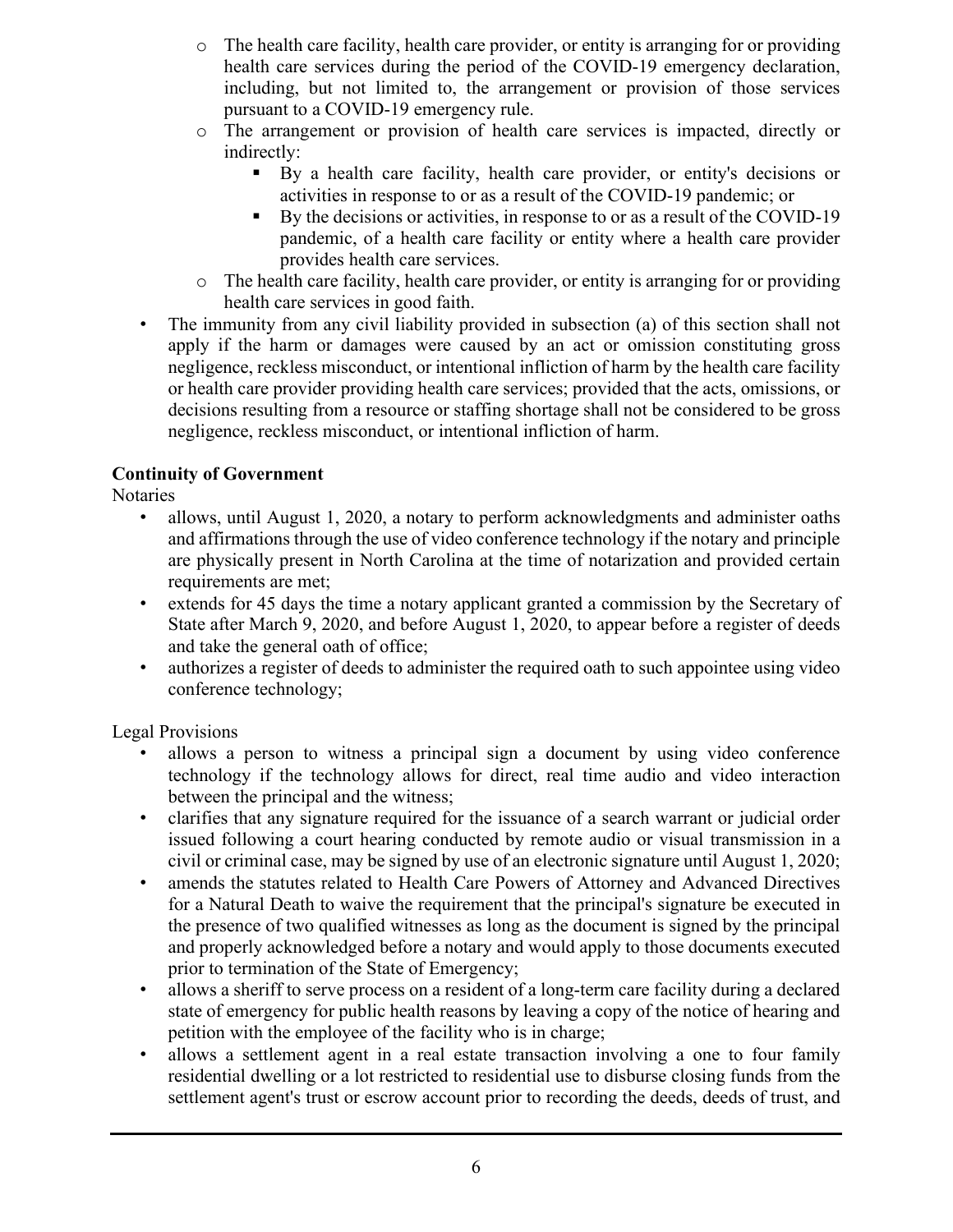any other required loan documents in the office of the register of deeds upon the written consent of the parties involved;

- authorizes each Register of Deeds to issue a license for marriage via remote audio-video communication provided the register of deeds can positively identify each applicant and extend the validity of the license to 120 days;
- **provides time-limited civil liability immunity to essential businesses for injuries or death resulting from customers or employees contracting COVID-19 at the business**;
- authorizes the Chief Administrative Law Judge to extend the time period for the filing of petitions for contested cases, but only if the Chief Justice of the North Carolina Supreme Court has determined that catastrophic conditions exist;
- allows a chief district court judge, until August 1, 2020, to modify an order of confinement or imprisonment in a local confinement facility if certain conditions exist;
- clarifies that masks may be worn on certain public and private premises to ensure the physical health or safety of the wearer or others, but require the wearer to remove that mask upon the request of a law enforcement officer during a traffic stop or when the officer has reasonable suspicion or probable cause during a criminal investigation.

#### State Government

- extends for five months the validity of any credential issued by the Division of Motor Vehicles that expires between March 1, 2020, and before August 1, 2020, and waives fines, fees, and penalties associated with failing to renew an extended credential;
- delays the DMV Headquarters move that was required by the General Assembly;
- allows private security guards at state prisons to detain and use necessary force pursuant to those policies to prevent contraband entry and inmate escape;
- permits release of communicable disease health information by DHHS or a local health department to a law enforcement official for certain public health situations;
- authorizes the State Treasurer, with approval of the Board of Trustees for the State Health Plan, to give certain members or employing units the option to defer premium or debt payment when there is a state of disaster or emergency;
- authorizes a State agency to waive any interest due on a past due account receivable;
- provides for the rescheduling of public hearings during temporary rule making;
- makes changes to required local government financial filings and procedures;
- reauthorizes counties and municipalities to issue special obligation bonds and notes;
- authorizes official meetings of public bodies including closed sessions, public hearings, and quasi-judicial hearings to be conducted via remote, simultaneous communication during periods of declarations of emergency and clarifies that counties and cities may meet via simultaneous communication;
- directs State agencies to exercise regulatory flexibility during the Coronavirus emergency to protect the wellbeing of citizens; and
- extends until July 15, 2020, any report required to be submitted after March 10, 2020, but before July 15, 2020, to a joint legislative oversight committee of the General Assembly.

**Regulatory Flexibility:** Senate Bill 704 authorizes state agencies to exercise regulatory flexibility during the coronavirus emergency in order to protect the economic well-being of North Carolinians and state businesses. It would allow state agencies to (1) delay collection of or modify collection of any fees, fines, or late payments accessed by the agency, (2) delay the renewal dates of permits, licenses, and similar certifications, registrations, and authorizations issued by the agency, and (3) delay or modify any educational or examination requirements implemented by the agency. It would require the state agency to determine that the action is in the public interest due to the impacts of the Coronavirus. The provision would exclude the Division of Employment Security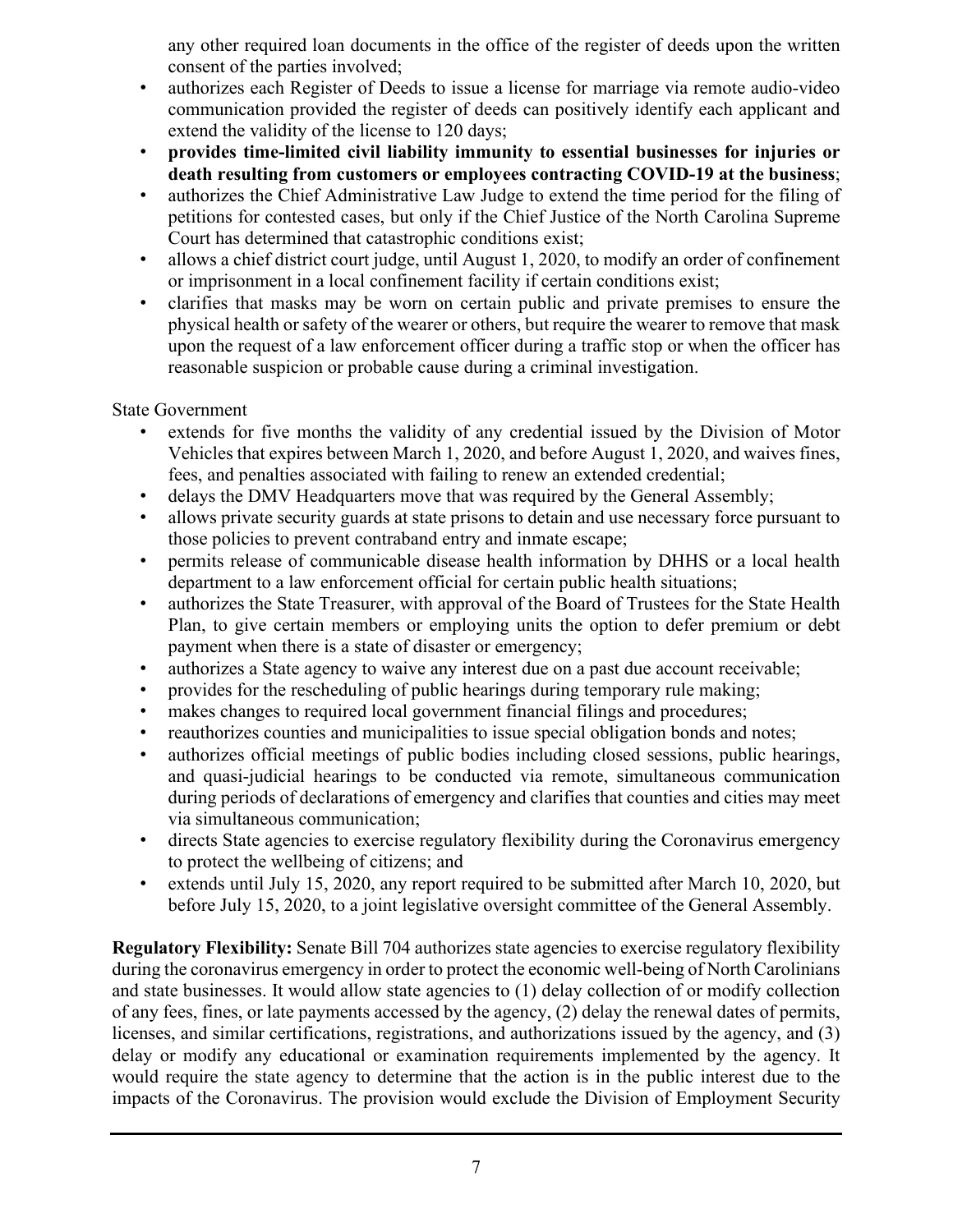of the Department of Commerce, the Department of Health and Human Services, the State Board of Education, the Department of Public Instruction, The University of North Carolina, the State Board of Community Colleges, or the State Board of Elections – meaning this flexibility would not be provided to those agencies, but would to all others. It would require agencies to report by October 1, 2020, to specified NCGA committees and commissions and OSBM on its efforts to exercise such regulatory flexibility. It would authorize agencies to adopt emergency rules for implementation, and would retroactively go into effect for March 10, 2020. Aside from the reporting requirement, this would expire on August 1, 2020.

#### **BILLS OF INTEREST**

HOUSE BILL 1033, Extra Session/Statewide State of Emergency, would amend the State Constitution, if approved by a majority of qualified voters of the State at a statewide election to be held on the same date as the general election in November of 2020, to require the General Assembly to convene in extra session upon the declaration of a statewide state of emergency by the Governor if the General Assembly has jointly adjourned for more than 15 days and is not scheduled to reconvene regular session within 15 days of the date of the declaration. **Introduced by Representatives Kidwell, Hanig, Pittman, and Carter and referred to the House Rules Committee.**

HOUSE BILL 1042, Increase In-Service Death Benefit/LRS, would increase the death benefit of a person currently serving as a member of the North Carolina General Assembly to \$50,000 after one year of creditable service, and would make technical and conforming changes to the provisions governing the death benefit for retired members of the General Assembly. **Introduced by Representatives Howard, Jackson, Moore, and Carney and referred to the House Judiciary Committee.**

HOUSE RESOLUTION 1044, Amend Rules/State of Emergency, makes various changes to the House Permanent Rules (governing various House procedural issues) due to the public health dangers resulting from the COVID-19 pandemic, including closing the galleries to the public, allowing Members to be seated in designated areas of the gallery instead of on the chamber floor in order to maintain social distancing, and allowing Committees to conduct meetings with members participating remotely when certain requirements are met. **Introduced by Representative Lewis and adopted by the House.**

HOUSE BILL 1054, Automatic Extra Session/State of Emergency, would amend the State Constitution, if approved by a majority of qualified voters of the State at a statewide election to be held on the same date as the general election in November of 2020, to require the Governor to convene the General Assembly in extra session within 14 days of issuing a declaration of a statewide state of emergency, and allow the General Assembly to convene upon legislative call if the Governor does not provide a date to convene in the declaration. **Introduced by Representatives Speciale, Pittman, and Kidwell and referred to the House Rules Committee.**

HOUSE BILL 1059, State of Em./Religious Occupancy Exempts, would:

- establish a process for an issuance of a statewide state of emergency by the Governor, which would include requiring the Governor to submit the proposed declaration to each member of the Council of State, and the Council of State to approve the proposed declaration by majority vote within 24 hours of receipt;
- provide that, notwithstanding any provision of law to the contrary, the Governor may not prohibit any religious organization or entity controlled by religious organizations from